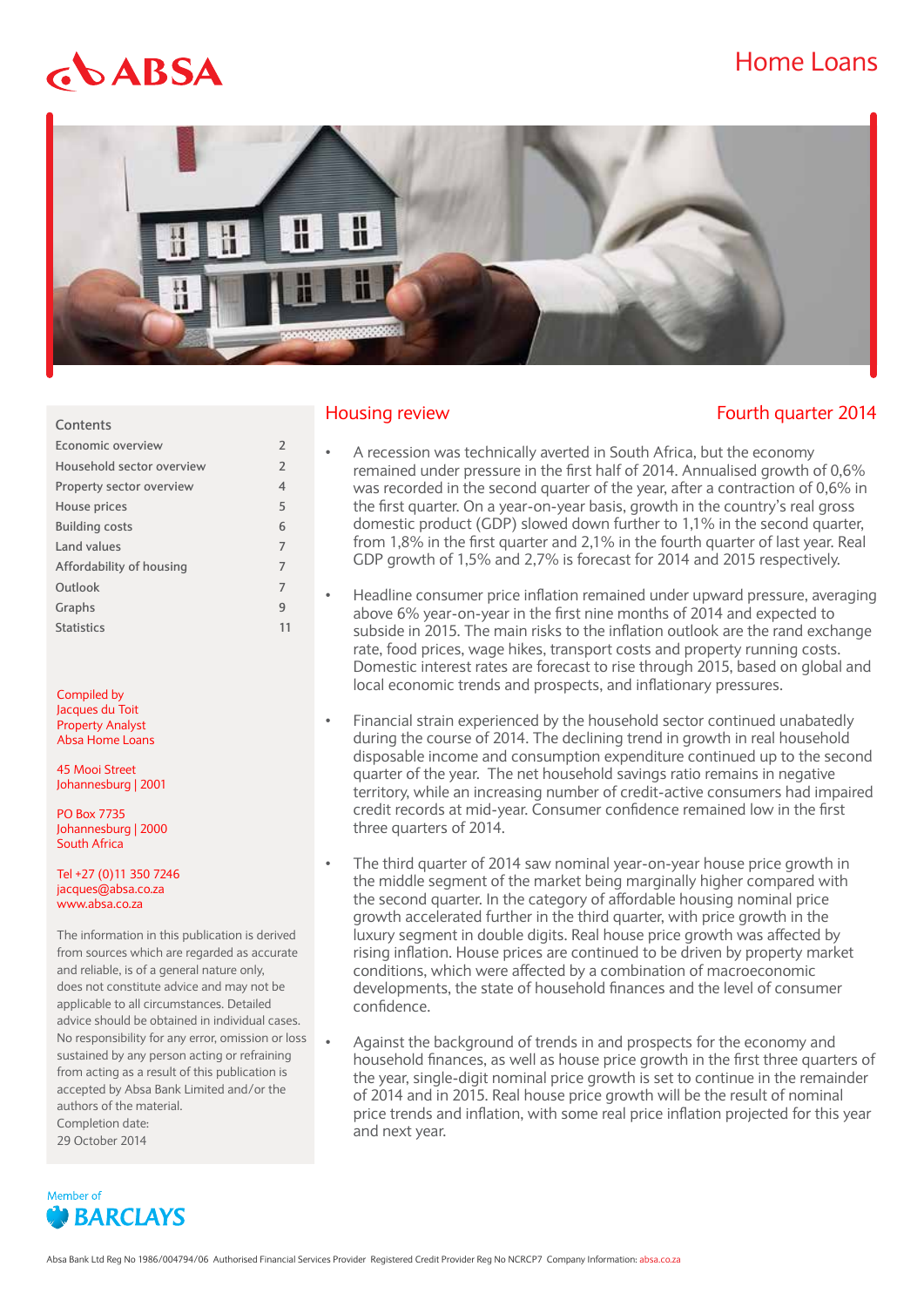#### Economic overview

#### **The global economy**

On the back of an uneven global economic recovery, world growth slowed down in the first half of 2014 compared with the second half of 2013. The International Monetary Fund's (IMF) latest assessment of global economic conditions, published in the October 2014 edition of the *World Economic Outlook*, indicates that growth in real world output was down to an annualised rate of 2,7% in the first half of the year from 3,9% in the last six months of 2013.

The pace of economic recovery has picked up in some advanced economies such as the UK and the US in the second quarter of the year, but indications emerged during the third quarter and early in the fourth quarter that the recovery in the US economy might be slower than anticipated, set to impact monetary policy in the near term while the tapering of quantitative easing continues. The Eurozone, however, continued to struggle into the fourth quarter of the year, despite some far-reaching measures announced by the European Central Bank in an attempt to revive economic activity and prevent the region from falling into a state of deflation. The prospect of another recession in the Eurozone is gaining momentum, with the German economy that contracted in the second quarter and indications of a further contraction in the third and fourth quarters. Other key Eurozone economies such as France and Italy remain relatively weak, adding to the economic woes of the region.

Against the background of economic trends in advanced economies, emerging market and developing economies are growing at a steady pace, with stimulatory measures imposed in China after lower levels of activity were recorded in the first quarter of the year. These measures contributed to faster growth in the Chinese economy in the second quarter. The Russian economy has slowed down on the back of tension with Ukraine and resultant economic sanctions by some prominent Western countries, while growth in Latin America has also tapered off, especially in Brazil where investment remains low and economic activity has contracted in the first half of the year. In sub-Saharan Africa economic growth remains resilient and robust against the contrast of favourable external financial conditions and continued domestic macroeconomic imbalances, which impact exchange rates and inflation, whereas the Ebola outbreak is having a severe negative effect on the economies of and health and living conditions in Guinea, Liberia and Sierra Leone.

Inflation in advanced economies remained below central bank targets in the first half of 2014, while in emerging markets and developing economies inflation was largely stable. Against this background and in an attempt to support economic activity, monetary policy conditions remained very accommodative in advanced economies during this period, while remaining mostly unchanged in emerging and developing countries.

#### **The South African economy**

Although a recession was technically averted in South Africa, the economy remained under pressure in the first half of 2014, with annualised growth in the country's real gross domestic product (GDP) of 0,6% recorded in the second quarter of the year, after a contraction of 0,6% in the first quarter. On a year-on-year basis, growth in the country's real gross domestic product slowed down further to 1,1% in the second quarter, from 1,8% in the first quarter and 2,1% in the fourth quarter of last year.

The dismal growth performance in the first half of the year came on the back of contractions in both manufacturing and mining production. Output in the mining sector was severely affected by the protracted five-month long labour strike in the platinum sector since late January. This had the result of mining production contracting at a real annualised rate of 24,7% and 9,4% in the first and second quarters respectively, with mining output that dropped markedly further in July and August. Manufacturing production was down by a real 2,7% in the first quarter, while declining further by 0,9% in the second quarter. The labour strike in the steel and engineering sector for most of July will have contributed to lower manufacturing output in the third quarter, although the level of production rebounded somewhat in August from July. Real growth in the teriary sector was stable at 1,8% in both the first and second quarters of the year. Lower growth in value added by the financial services sector during this period was countered by an improvement in output in the transport and general government sectors.

Headline consumer price inflation remained on an upward trend, averaging above the level of 6% year-on-year (y/y) in the first nine months of the year, after bottoming at 5,3% y/y in November last year. The major factors which caused inflation to move above the upper inflation target limit of 6% are food prices, transport costs, property running costs, a weak exchange rate and wage hikes. Growth in wages remained above inflation, while labour productivity growth was still low at 1,2% y/y in the early stages of the year, in line with growth in productivity of 1,3% per annum in 2011-2013. Underlying core inflation, i.e. headline inflation excluding the more volatile components of food, nonalcoholic beverages, petrol and energy, continued to edge higher to a level of almost 6% y/y recently.

Lending rates remained unchanged up to October since July this year when a hike of 25 basis points was announced in the key monetary policy interest rate – the repo rate – by the Reserve Bank's Monetary Policy Committee (MPC). The repo rate (the interest rate at which commercial banks borrow money from the Reserve Bank) is currently at 5,75% per annum, with commercial banks' prime lending and variable mortgage interest base rates for extending credit to the public at a level of 9,25% per annum. However, the Reserve Bank continues to remain concerned about movements in the rand exchange rate, which depreciated to well above the level of R11 against the US dollar recently, and the possible effect of this on inflation. These developments may hold implications for monetary policy, and thus interest rates, over the short to medium term.

#### Household sector overview

Financial strain experienced by the household sector continued unabated during the course of 2014. The declining trend in growth in real household disposable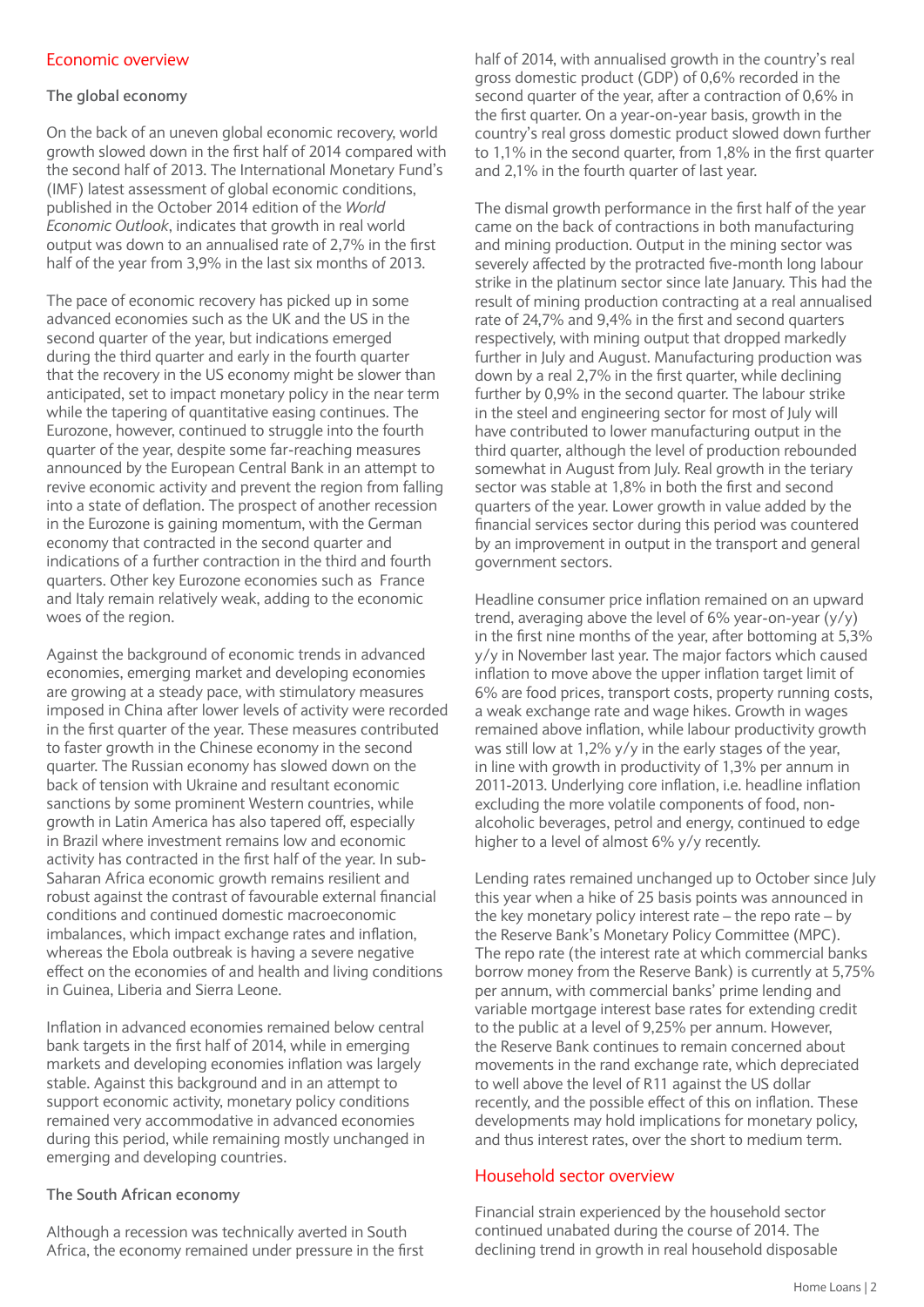income and consumption expenditure, which commenced as far back as late 2010, continued up to the second quarter of the year. Consumer price inflation is on average above 6%, negatively affecting consumers' purchasing power, while interest rates were hiked on two occasions as a result of inflationary pressures expected to persist. The net household savings ratio remains in negative territory, while an increasing number of credit-active consumers had impaired credit records at mid-year. Consumer confidence remained low in the first three quarters of 2014, negatively affecting the demand for goods and services and credit.

Growth in real household disposable income, i.e. after-tax, inflation-adjusted income, remains on a downward trend, reaching an annualised rate of 1,3% in the second quarter of 2014 (1,7% in the first quarter). This was the lowest growth in real disposable income in the past 4½ years and was the result of the combined effect of continued low employment growth and rising inflation. According to Andrew Levy Employment Publications, the nominal wage settlement rate was 8% in the first half of 2014, which was above the average headline consumer price inflation rate of 6,2% y/y over this period.

Growth in real household consumption expenditure slowed down to an annualised rate of 1,5% in the second quarter of 2014 from 1,8% in the first quarter, which was the lowest level of growth since the third quarter of 2009. The lower consumption growth came against the background of continued inflationary pressures eroding consumers' spending power, lower real disposable income growth, consumer indebtedness, deteriorating credit-risk profiles and a low level of consumer confidence. The close correlation between growth in real household disposable income and growth in consumption expenditure continued up to the second quarter of 2014 and remains related to the severe lack of household savings, as well as many consumers' financial inability to access credit for the purpose of spending. This is an indication that households have become increasingly reliant on just income to fund consumption.

The gross household savings-to-GDP ratio remained unchanged at a relatively low level of 1,6% in the second quarter of 2014. The ratio of net household savings to disposable income was at a level of -0,1% in the second quarter, unchanged from the first quarter. The net household savings ratio is in negative territory since 2006. Net household savings is calculated from gross savings, adjusted for depreciation write-offs on the value of physical assets held by households, such as residential buildings and vehicles.

The value of outstanding household credit balances, comprising instalment sales credit, leasing finance, mortgage loans, credit card debt, overdrafts and general loans and advances (mainly personal and micro loans), showed growth of less than 4% y/y recently. Growth in the value of outstanding household secured credit balances (instalment sales credit, leasing finance and mortgage loans) dropped to 3,4% y/y at the end of August, largely driven by low growth of just above 2% y/y in household mortgage balances, which account for more than 77% of total household secured credit balances. Growth in

the value of outstanding household unsecured credit balances (credit card debt, overdrafts and general loans and advances) dropped to 4,5% y/y recently from a peak of 31,6% y/y at end-November 2012. The sharp downward trend in growth in unsecured credit balances was largely driven by significantly lower growth in the component of general loans and advances (61% of household unsecured credit balances and mainly consisting of personal loans and microfinance) to below 2% y/y in recent months from a high of 35,4% y/y at the end of September 2012. Factors such as the National Credit Act (NCA), banks' risk appetite and lending criteria, consumers' credit-risk profiles and consumer confidence affected the availability and accessibility of and demand for credit, which resulted in extremely low growth in various components of household credit.

The ratio of household debt to disposable income declined further to 73,5% in the second quarter of 2014 from 74,4% in the first quarter. This was the lowest debt-to-income ratio since mid-2006 and was the net result of nominal household disposable income growing by 2,3% quarteron-quarter (q/q), while household debt increased by 1,1% q/q in the second quarter of the year. The debt ratio is calculated as the total amount of outstanding household debt expressed as a percentage of the total annual disposable income of households, i.e. after deductions for tax, social contributions and transfers.

The household debt service-cost ratio was unchanged at 7,9% in the second quarter of 2014 from the first quarter. This ratio is the interest component of debt repayments expressed as a percentage of disposable income and took account of a debt-to-income ratio of 73,5% in the second quarter and the average lending rate paid on debt during this period. Based on the abovementioned debt-to-income and debt service-cost ratios, the average interest rate charged in the second quarter of 2014 to service household debt was around 10,7% per annum, which was 1,7 percentage points above the ruling average prime interest rate of 9% per annum over this period. Due to trends in consumer finances, credit-risk profiles and banks' risk appetite and lending criteria, consumers paid on average a premium on debt of almost 1,4 percentage points above the average ruling prime lending rate between the first quarter of 2009 and the second quarter of 2014.

Statistics on consumer credit-risk profiles since the first quarter of the year reflect changes to credit regulations announced late last year to make provision for a credit amnesty process, which came into effect on 1 April 2014. The shift in the data since the first quarter occurred as a result of credit bureaus implementing the changed regulations from this quarter. The credit amnesty process involves the continuous removal of adverse consumer credit information kept by credit bureaus, specifically with regard to consumers who have repaid their debt. The amnesty, however, does not relieve consumers from the obligation to repay outstanding debt.

Despite the credit amnesty process, consumer creditrisk profiles deteriorated somewhat further in the second quarter of 2014, with a total of 9,95 million credit-active consumers, or 45% of a total of 22,12 million, having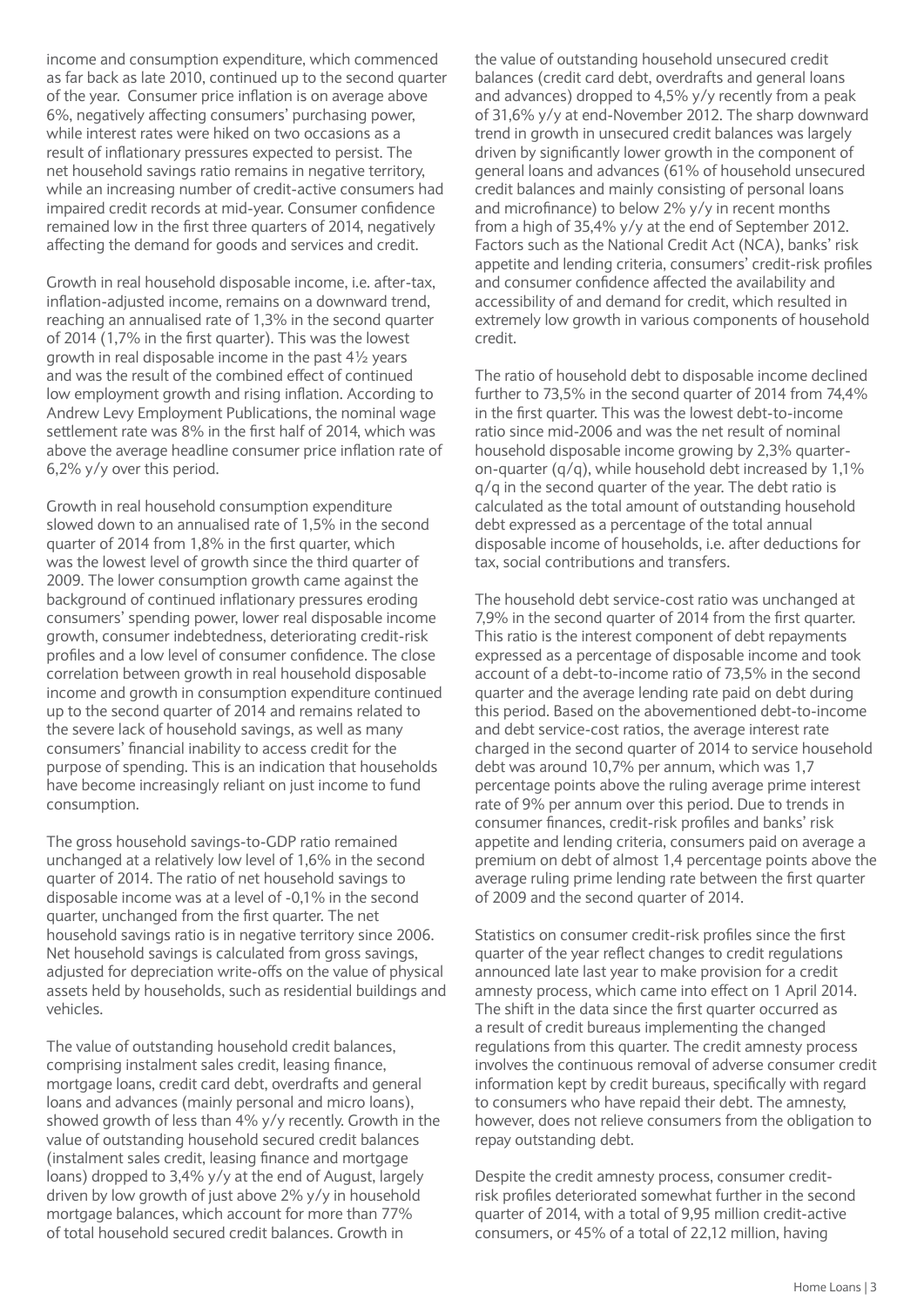impaired credit records, compared with 9,6 million (44,2%) in the first quarter. The number of consumers in good standing came to 12,17 million (55%) in the second quarter. A total number of 79,42 million consumer credit accounts were active in the second quarter of the year, of which 58,15 million (73,2%) were in good standing and 21,28 million (26,8%) were impaired. Consumers' creditrisk profiles impact their access to credit, as reflected by banks' risk appetite and lending criteria, which eventually affect household consumption expenditure against the background of a continued low level of savings.

Based on the latest *Quarterly Labour Force Survey* published by Statistics South Africa, a total of 15,094 million people were employed in the formal and informal sectors of the economy in the second quarter of 2014. Against the background of major labour market instability since early this year, which lasted into the third quarter, only 0,3% more people were employed in the second quarter of the year compared with the first quarter. The unemployment rate increased to 25,5% in the second quarter from 25,2% in the first quarter of the year, which implies that a total of 5,154 million people were unemployed by the second quarter, up from 5,067 million in the preceding quarter. According to Andrew Levy Employment Publications, a total number of 7,5 million workdays were lost due to industrial action in the first half of 2014 compared with 1,8 million lost in the same period last year and 5,2 million lost in the whole of 2013. These labour market trends are not conducive to higher levels of confidence, investment and employment in the medium to longer term.

Consumer financial vulnerability, as measured by the Bureau of Market Research (BMR), remained a concern up to the second quarter of 2014. At an overall index reading of 50,2 in the second quarter, consumers were financially mildly exposed, which was only a fraction above the level of being very exposed. An index reading of 50-50,9 in the Consumer Financial Vulnerability Index (CFVI) and its sub-indices indicates that consumers are financially mildly exposed, with an index reading of 40-49,9 indicating that consumers are financially very exposed. The sub-components of the CFVI were measured as follows in the second quarter of 2014:

- Income vulnerability: At 47,7 index points, consumers were very exposed
- Expenditure vulnerability: At 54,6 index points, consumers were mildly exposed
- Savings vulnerability: At 51,7 index points, consumers were mildly exposed
- Debt service vulnerability: At 48,9 index points, consumers were very exposed

According to the Bureau for Economic Research (BER), consumer confidence was at a level of -1 index points in the third quarter of 2014, with an average of -1 index points in the first three quarters of the year. These index readings are well below the past 20-year average of +5. Consumer confidence is measured by expectations regarding the outlook for the domestic economy, household finances and durable consumption expenditure. Consumer confidence remains an important factor with regard to the demand for credit, which is crucial for household consumption expenditure, especially the durable component thereof.

#### Property sector overview

In the second quarter of 2014, there were 6 million residential properties in South Africa with a total value of R4,2 trillion, of which 2,1 million with a total value of R2,2 trillion were bonded and 3,9 million with a total value of R2 trillion were non-bonded. These statistics with regard to the residential property stock in the country are supplied by Lightstone (see relevant table at the back of the report).

The *General Household Survey 2013,* published by Statistics South Africa in June this year, provided some insight into housing conditions in the country in 2013:

- 77,7% of a total of 15,107 million households were living in formal housing. Formal housing refers to structures built according to approved architectural plans, i.e. houses on separate stands, flats, apartments, townhouses and rooms and flats in backyards.
- 13,6% of households were living in informal housing. Informal housing refers to makeshift structures not erected according to approved architectural plans, e.g. shacks in informal settlements and backyards.
- 54,9% of households living in formal housing, fully owned their properties, with 11,5% that partially owned their properties (financed by and not fully paid off to financial institutions) and 21,6% renting the properties they were living in.
- 15,3% of households were living in RDP or statesubsidised housing.
- 13,6% of households had at least one member on a waiting list for state-subsidised housing.
- 13,3% of households were receiving a housing subsidy from the state.

Residentail rental payment behaviour was relatively stable in the second quarter of 2014, based on research by Tenant Profile Network (TPN) Credit Bureau. A large percentage of residential tenants remained in good standing with regard to rental payments in the second quarter, with 72% that paid on time (up from 69% in the first quarter), 9% that paid late, 4% that paid within the grace period, 9% that made partial payments and 6% that did not pay at all. With interest rates rising during the course of the year, there has been a noticeable deterioration in rental payment behaviour in especially the upper rental brackets, as tenants in these categories are more credit-active and thus more exposed to the effect of interest rate hikes.

The variable mortgage interest rate is currently 9,25% per annum, after interest rates were hiked by 50 basis points in January and a further 25 basis points in July this year, which caused mortgage rapayments to rise. The impact of changes in the mortgage interest rate is reflected in the relevant tables at the back of the report, presenting monthly mortgage repayments for various loan amounts at various interest rates, as well as mortgage loan amounts based on various fixed monthly repayments at various interest rates. These calculations are based on a 20-year repayment term.

Residential building activity remained largely under pressure in the first half of 2014, in line with trends since 2010. The planning phase of new housing, as reflected by the number of building plans approved by local government institutions for houses, flats and townhouses, showed relatively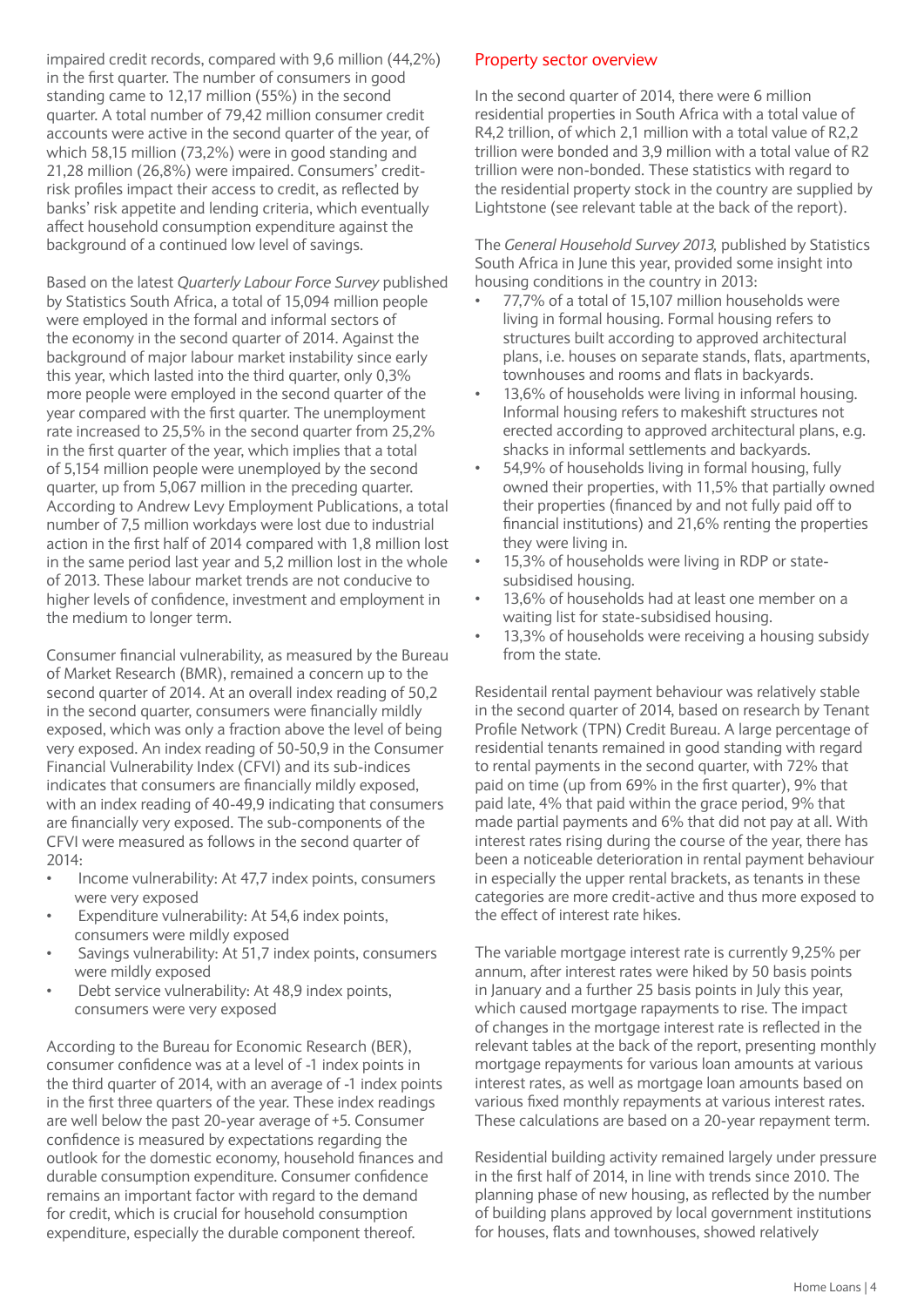strong growth of 13,5% y/y to a level of 38 516 units in the first eight months of 2014 from 33 936 units in the corresponding period last year. However, the construction phase of new housing, i.e. the number of housing units reported as completed, contracted by 14,2% y/y to a total of 23 605 units in the period from January to August this year compared with 27 520 new housing units built in the same period last year. The improvement in levels of activity in the planning phase is expected to become evident in a higher level of construction activity in the short to medium term. In both the planning and construction phases more than 73% of the level of building activity this year occurred in the segments of smaller sized houses and higher-density flats and townhouses, which has become a structural feature of the supply of new housing over the past twenty years, driven by factors such as urbanisation, land scarcity, building costs, housing affordability, property running costs (property rates and taxes, levies, electricity, etc.) and changing lifestyles.

Building confidence, based on the BER's building confidence index, rebounded somewhat to 45 index points in the third quarter of 2014 from a level of 41 index points in the second quarter. The slight rise in building confidence was largely due to improved conditions regarding residential building activity, especially in terms of the planning phase, which showed double-digit year-on-year growth in the first eight months of the year. Levels of confidence with regard to the non-residential sector remained flat. The building confidence index measures prevailing business conditions in the building industry sub-sectors of architects, quantity surveyors, main building contractors, sub-contractors, manufacturers of building materials and retailers of building materials and hardware.

The subdued performance of the residential mortgage market continued well into 2014 on the back of trends in the economy, household finances, consumer credit-risk profiles, banks' risk appetite and lending criteria, consumer confidence and general conditions in the residential property market. As a result, the year-on-year growth in the value of outstanding household mortgage balances has remained low at between 2% and 3% since early 2013. Outstanding mortgage balances are the net result of property transactions, mortgage finance paid out, capital repayments on mortgage loans as well as loans fully paid up.

According to information published by Old Mutual in the latest edition of the *Savings and Investment Monitor*, home loan repayment patterns showed some recent shifts against the background of changed conditions regarding the economy and the financial position of households:

- 63% of homeowners paid the minimum only on mortgage loans on primary residences by mid-2014, up from 54% in mid-2013.
- 28% of homeowners paid extra money monthly into their mortgage loans in mid-2014, down from 31% in mid-2013.
- 5% of homeowners paid extra lump sums into their mortgage loans in mid-2014, down from 8% in mid-2013.

Based on Absa's calculations, nominal year-on-year house price growth in the middle segment of the market remained resilient in the first three quarters of 2014, increasing somewhat in the third quarter from the second quarter, despite challenging economic, consumer sector and property market conditions. However, month-onmonth house price growth has been on a downward trend since January, with early indications that this is starting to impact year-on-year price growth. All categories of housing analysed posted nominal price growth of above the average inflation rate in the third quarter of the year compared with a year ago, while price growth was also evident on a quarterly basis (see tables and section below on house price trends).

#### House prices

The third quarter of 2014 saw nominal year-on-year house price growth in the middle segment of the market (homes of  $80m^2 - 400m^2$  and priced up to R4 million in 2014) being marginally higher compared with the second quarter. In the category of affordable housing nominal price growth accelerated further in the third quarter, with price growth in the luxury segment in double-digits. Real house price growth was affected by consumer price inflation, which remained above the 6% level in the third quarter. House prices are continuously being driven by property market conditions, which were affected by a combination of macroeconomic developments, the state of household finances and the level of consumer confidence.

The nominal price of a property refers to the price at which it was valued or transacted on the open market, i.e. market price, selling or purchase price and is reflected in a valuation, an offer to purchase, an application for mortgage finance and the transfer documentation at registration.

The real price of a property is the nominal price adjusted for the effect of inflation, and is calculated to determine if the value of a property has increased at a rate above or below the inflation rate. In addition to the nominal price, real property price trends and growth are important from a property investment point of view.

The residential property price trends presented in this report are based on the value of properties for which Absa received and approved applications for mortgage finance. As a result, price movements may reflect changed market strategies and lending criteria implemented by the bank, impacting differently on the various segments of housing analysed. Real price calculations are based on nominal prices deflated by the headline consumer price index. All price data series are seasonally adjusted and smoothed in an attempt to exclude the distorting effect of seasonal factors and outliers, which may have the effect of recent price data and growth rates differing from previously published figures.

#### **Affordable housing**

Nominal year-on-year growth in the average price of affordable housing (homes of  $40m^2 - 79m^2$  and priced up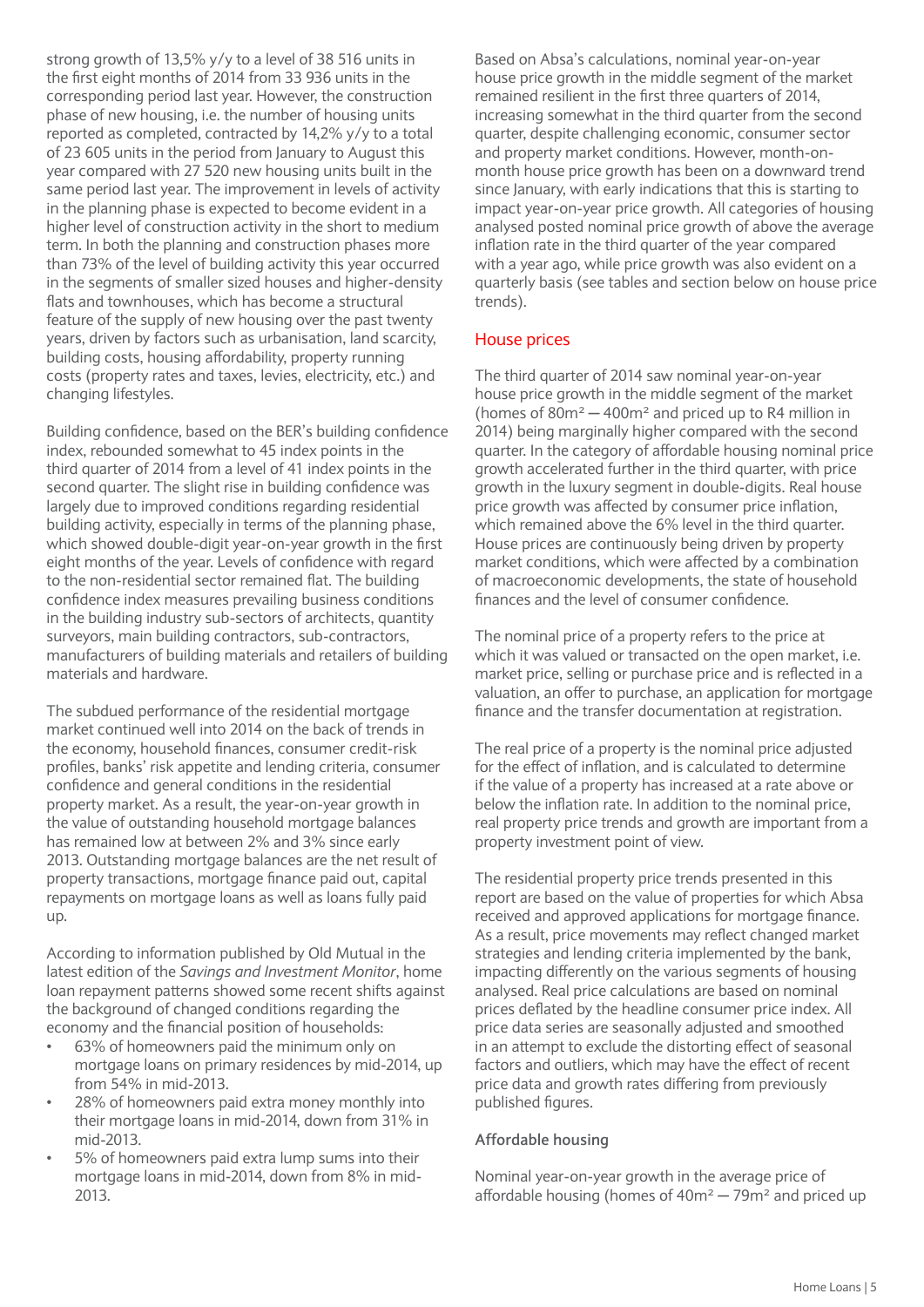to R545 000 in 2014) accelerated further to 7,6% in the third quarter of 2014 from 6,7% and 3,5% in the second and first quarters respectively. The average price of an affordable home came to R375 000 in the third quarter. Real price inflation of 1,3% y/y was recorded in the third quarter, up from 0,2% y/y in the second quarter and some real price deflation of 2,2% y/y in the first quarter of the year.

#### **Middle-segment housing**

The average nominal price of a home in the middle segment of the market (homes of  $80m^2 - 400m^2$  and priced at R4 million or less in 2014) increased by 9,6% y/y to a level of almost R1 287 000 in the third quarter of 2014 (9,3% y/y in the second quarter and 8,7% in the first quarter). Real price inflation in this category of housing came to 3,2% y/y in the third quarter of the year, up from 2,6% y/y in the second quarter.

The following price changes occurred in the three middlesegment categories in the third quarter of 2014:

- Small houses ( $80m^2 140m^2$ ): 7,4% y/y nominal and 1,1% y/y real
- Medium-sized houses  $(141m^2 220m^2)$ : 7.7% y/y nominal and 1,3% y/y real
- Large houses ( $221m^2 400m^2$ ): 10,8% y/y nominal and 4,3% y/y real

#### **Luxury housing**

The third quarter of 2014 saw the average price of luxury housing (homes priced at between R4 million and R14,6 million in 2014) rising strongly by a nominal 10,9% y/y to a level of just below R5,7 million, after prices had risen by 8,6% y/y in the second quarter. In real terms, the average price in this category of housing was up by 4,3% y/y in the third quarter after rising by 1,9% y/y in the second quarter. As the sample size of this category of housing is relatively small, a number of transactions of a higher value compared with the previous quarter and a year ago, could have contributed to the strong price growth in the third quarter.

#### **Regional house prices**

At a provincial and metropolitan level, house prices continued to perform relatively well in most regions in nominal terms, with some real deflation evident in certain areas in the third quarter of 2014. However, on a quarterly basis nominal price deflation occurred in five provinces in the third quarter, while there was also some price deflation in some metropolitan areas compared with the second quarter of the year. This might be an indication of the start of some subdued price growth over a wide front in the not-to-distant future, as month-on-month price growth has been trending downwards since early this year, which is expected to be reflected in year-on-year price growth at some stage in the near future.

Along the country's coast, year-on-year house price growth was markedly lower than in the country as a whole, although quarter-on-quarter price growth proved to be relatively strong, with the exception of only the

KwaZulu-Natal coast that experienced price deflation. House prices have been under pressure for some time in coastal areas, which have a relatively large focus in terms of investment and leisure properties. These conditions in coastal areas may continue over the short to medium term against the background of financial strain experienced by the household sector in general.

The performance of the residential property market at geographical level is affected by national economic trends in general. However, the regional property markets may react differently to macroeconomic developments as a result of additional area-specific factors, such as location, physical infrastructure and the level and extent of economic development and growth. These factors may affect property demand and supply conditions, market activity, buying patterns, transaction volumes and price levels and growth.

#### **New and existing housing**

The average price of a new house showed some price deflation of 0,7% y/y in the third quarter of 2014 after accelerating price growth up to the third quarter of 2013. However, growth in the average price of new homes has been on a downward trend since the fourth quarter of last year. This development could be the result of somewhat cheaper new housing included in the sample against the background of continued above-inflation increases in building costs (see below) and households experiencing increased financial strain over the past year, such as declining real income growth, rising inflation and higher interest rates. The average price of a new home came to about R1 788 000 in the third quarter of the year. In real terms the average price of a new house dropped by 6,5% y/y in the third quarter.

The average price of an existing house was up by a nominal 10,5% y/y to a level of around R1 261 000 in the third quarter of 2014, which resulted in real year-onyear price growth of 4% in the quarter. As a result, it was around R527 000, or 29,5%, cheaper to have bought an existing house than to have had a new one built in the third quarter of the year.

#### Building costs

The cost of having a new house built increased by 8% y/y in the third quarter of 2014, slightly lower than the increase of 8,4% y/y in the second quarter, but still above the average consumer price inflation rate of 6,3% y/y in the third quarter. Despite the continued upward trend in building costs, the growth in the average price of a new house has been slowing down into a state of deflation (see above price trends with regard to new homes).

Factors impacting building costs, and eventually the price of new housing, include building material costs; equipment costs; transport costs; labour costs; developer and contractor profit margins; and the cost of developing land for residential purposes, which is impacted by aspects such as finance costs, land values, the cost of rezoning, the cost of preparing land for construction and holding costs in general.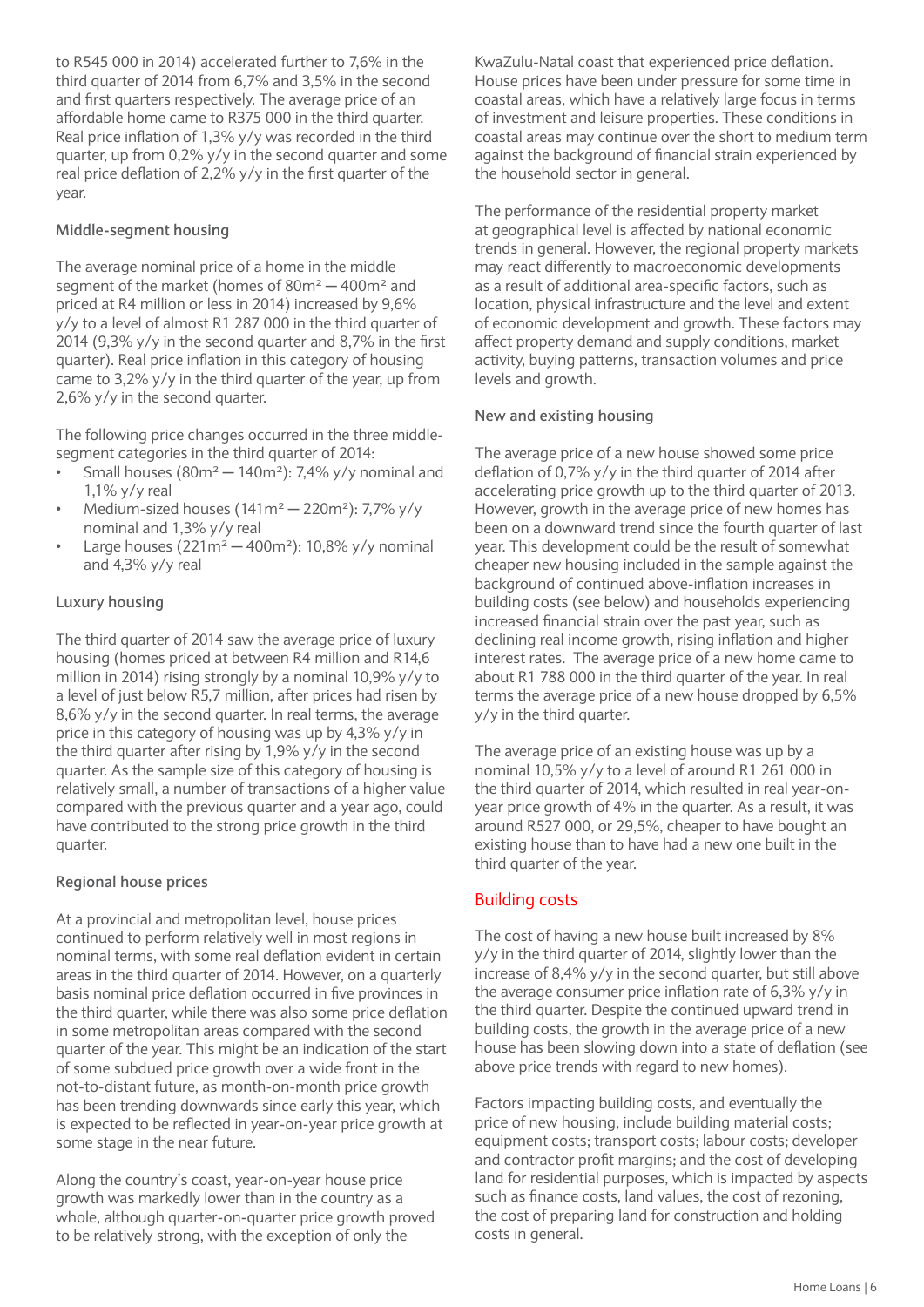#### Land values

The value of vacant residential stands in the middle and luxury segments of the housing market for which Absa received applications and approved mortgage finance, increased by a nominal 10,1% y/y to an average of about R627 000 in the third quarter of 2014, after having risen by 5% y/y in the preceding quarter. In real terms residential land values were up by 3,6% y/y in the third quarter of the year, after declining by a real 1,4% y/y in the second quarter.

The average price of land for new middle-segment and luxury housing increased to 27,5% of the total value of a new residential property in these categories in the third quarter of 2014 from a recent low of 25,3% in the fourth quarter of last year.

Residential land values will continue to reflect the allimportant factor of location, as well as the availability of suitable land for development, the availability of municipal services such as electricity, water, sewerage and refuse removal, the availability and condition of transport infrastructure and the proximity to places of work, schools, shopping centres, medical facilities, etc.

#### Affordability of housing

The affordability of housing remained on a gradual deteriorating trend up to the second quarter of 2014, as reflected by the ratios of house prices and mortgage repayments to household disposable income (see graph on the affordability of housing). This was the net result of nominal house price growth of 9,3% y/y and nominal disposable income growth of 7,8% y/y in the quarter, while the mortgage interest rate remaind stable at 9% per annum in the second quarter after being hiked in the first quarter.

Apart from house prices and the mortgage interest rate, households' ability to afford housing is also affected by factors such as employment, income, savings, living costs, debt levels, credit-risk profiles (as reflected by the state of consumer credit records), the National Credit Act and banks' risk appetite and lending criteria in the case of mortgage loan applications for buying property.

A downward/upward trend in the abovementioned two housing affordability ratios implies that house prices and mortgage repayments are rising at a slower/faster pace than household disposable income. The result is that housing is in effect becoming more/less affordable.

#### **Outlook**

#### **The global economy**

The IMF's forecast is for the world economy to grow by a real 3,7% in the second half of 2014, with growth of 3,3% expected for the full year, rising to 3,8% in 2015. Advanced, emerging and developing economies are to gradually recover further over the forecast period. However, the IMF remains mindful of some downside risks to the outlook for the world economy, which include geopolitical risks, financial market corrections (which have to some extent

already occurred recently), the eventual normalisation of monetary policy in the US, deflation or continued low inflation in some regions, continued low levels of economic growth over a wide front and lower than expected growth in China.

Growth in advanced economies are forecast to increase from 1,4% in 2013 to 1,8% in 2014 and 2,3% in 2015. The US is forecast to grow by 2,2% in 2014, rising to 3,1% in 2015, which may hold implications for inflation and interest rates. The Eurozone, however, is expected to show growth of only 0,8% in 2014, increasing gradually to 1,3% in 2015, with monetary policy set to remain very much accommodative for an extended period to stimulate economic activity and prevent deflation. The UK economy is forecast to grow by 3,2% in 2014, while growth in 2015 is expected to be slightly lower at 2,7%. Japanese economic growth is expected to remain sluggish at 0,9% and 0,8% in 2014 and 2015 respectively.

In emerging market and developing economies growth is forecast at 4,4% in 2014 and 5% in 2015, with growth in China to slow down from 7,7% in 2013 to 7,4% in 2014 and 7,1% in 2015, despite some stimulatory measures imposed by the authorities. Growth in sub-Saharan Africa is expected to remain robust at 5,1% in 2014 and 5,8% in 2015, but growth prospects are largely overshadowed by the situation in Guinea, Liberia and Sierra Leone where the Ebola outbreak is taking a heavy toll. In addition to this, the performance of the global economy, including China, and trends in commodity prices, remain important to most countries in sub-Saharan Africa, while the region also remains vulnerable to severe weather conditions, which may have a major impact on food production and food price inflation.

The IMF forecasts consumer price inflation in advanced economies to remain relatively low at 1,6% and 1,8% in 2014 and 2015 respectively, with inflation of around 2% expected in the US this year and next year, which may prompt the Federal Reserve to hike interest rates at some stage in the next twelve months. However, inflation expectations in the US have dropped in recent months, which may have the implication that interest rates may be on hold for longer than anticipated. In the Eurozone, fears of deflation persist, with interest rates to remain low for an extended period. In emerging market and developing economies consumer price inflation is projected to be around 5,5% in 2014 and 2015.

#### **The South African economy**

Against the background of severe strike action in the South African economy in the first seven months of the year, which led to huge production losses, growth forecasts were downscaled to around 1,5% for 2014. Economic growth is expected to rebound in 2015, but to remain below the 3% level in real terms. The performance of exports will largely be a result of global economic trends and movements in the rand exchange rate, which is expected to depreciate further against some major international currencies such as the US dollar. Growth in real domestic demand is set to be below 1% in 2014, which will be a reflection of relatively low levels of confidence and financial strain experienced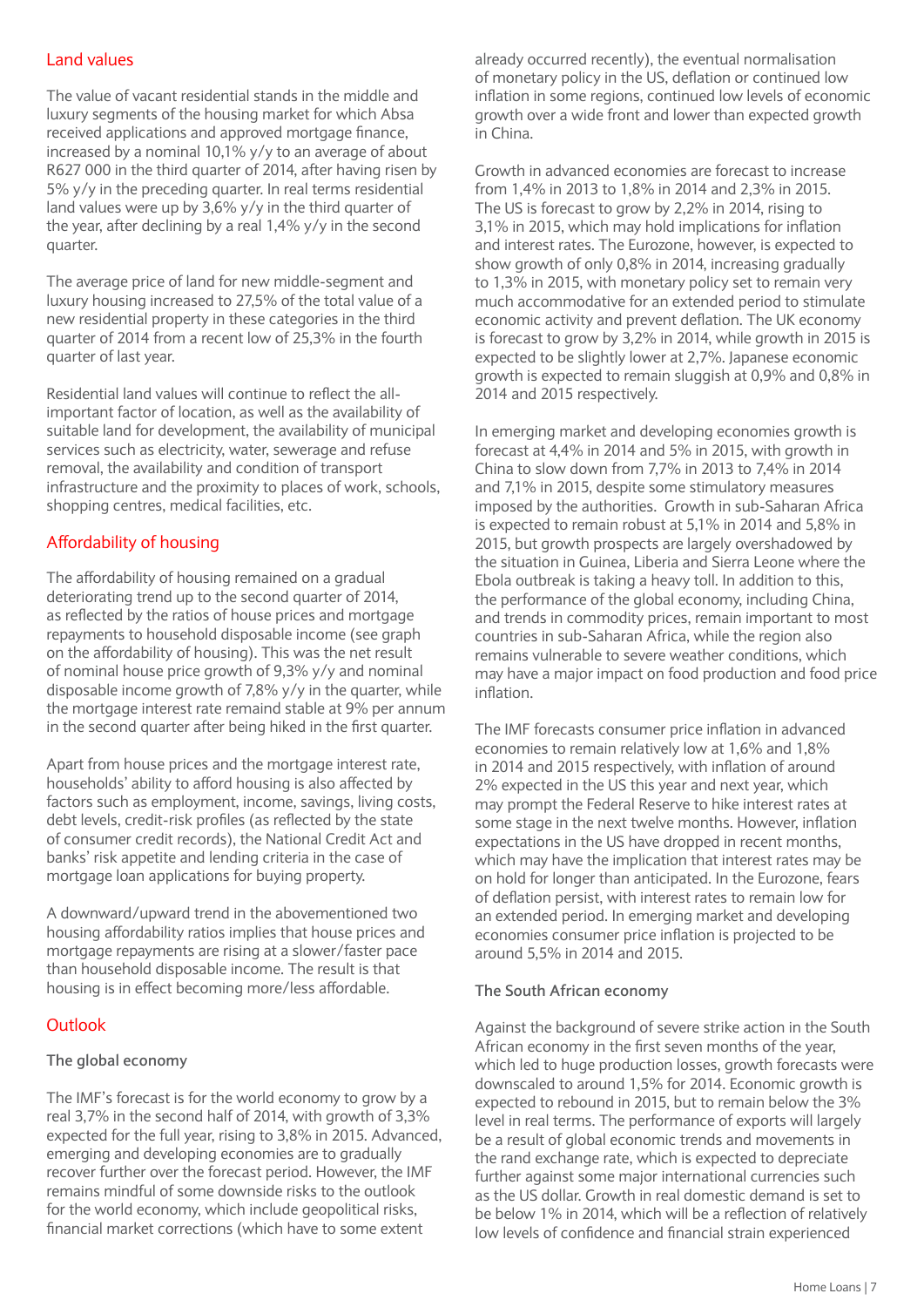by consumers and the business sector on the back of inflationary pressures and rising interest rates.

Headline consumer price inflation is forecast to remain above the 6% level until year-end/early 2015 before tapering off gradually. The main risks to the inflation outlook are the exchange rate, food prices, transport costs, property running costs and wage hikes. The \$/R exchange rate is forecast to depreciate by 11,3% in 2014 and 6,9% in 2015, which will keep inflation under upward pressure.

Domestic interest rates are forecast to rise through 2015 on the back of current trends in and prospects for the global and local economy, financial conditions and sentiment, and inflationary pressures. Prime lending and variable mortgage interest rates are forecast to end the year at a level of 9,25% per annum, rising to 10% by the end of 2015.

There are, however, a number of key risks that may affect the outlook for the South African economy over the short to medium term, which include the following:

- Continued, subdued world economic growth, affecting the country's export performance.
- Eventual US interest rate hikes on the back of a faster growing economy and rising inflation. Higher US interest rates will narrow interest rate differentials, impacting capital flows, exchange rates, inflation and interest rates in emerging markets, including South Africa.
- A credit rating downgrade to speculative level, which may lead to a weaker rand exchange rate, rising inflation, a higher country risk premium and thus a higher cost of funding, higher interest rates on credit extended to households and the business sector, subdued domestic demand and investment conditions, low economic growth and a stagnant or even lower level of employment. A speculative credit rating may also negatively impact capital flows, as some global portfolio managers' mandates prevent them from investing in countries having a credit rating below investment grade.
- Continued, tight labour market conditions and tension, reflected by strike action, a loss of production and export earnings, low growth in productivity, rising unit labour costs on the back of above-inflation wage hikes, subdued employment growth and unemployment remaining high.
- Continued or increased financial strain on consumers and businesses, which may further dampen demand, production, investment, employment and confidence in the economy.

#### **The household sector**

The aspects of economic growth, employment, income, debt, inflation and interest rates will remain important to the state of and trends in household finances, with the following expectations regarding some major household sector-related factors in 2014-15:

- Growth in employment is expected to remain low.
- Growth in real household disposable income is projected at below 2% in 2014 and 2015, impacted by factors such as economic growth, employment and inflation.
- Household consumption expenditure is forecast to grow by less than 2% in 2014 and 2015, and to continue its close correlation with disposable income growth as a result of low savings and inflationary pressures.
- The ratio of household consumption expenditure to GDP is forecast at around 60% for both 2014 and 2015, emphasising the fact that the consumer sector remains a major driver of economic activity in general.
- An expected further upward trend in lending rates will hamper the affordability and accessibility of and demand for credit, with the household debt-to-income ratio to further subside towards the end of 2014 and in 2015 as a result.
- The cost of servicing household debt as a percentage of disposable income will increase further on the back of rising lending rates.

Consumers' credit-risk profiles will remain a key factor in the accessibility of and growth in credit, which will be reflected in consumption expenditure.

#### **The property market**

The residential property market will continue to reflect trends in economic growth, employment and household income, property running costs and inflation in general, interest rates, consumers' credit-risk profiles, banks' risk appetite and lending criteria and consumer confidence. These factors will drive the affordability of housing and mortgage finance, which will be evident in trends in property demand and supply, property prices, market activity, buying patterns, transaction volumes, the demand for mortgage finance and home loan repayment patterns.

Against the background of trends in and prospects for the economy and household finances, as well as house price growth in the first three quarters of the year, single-digit nominal price growth is set to continue for the remainder of 2014 and in 2015. Real house price growth will be the result of nominal price trends and inflation, with some real price inflation projected for this year and next year.

Growth in outstanding household mortgage balances, which remained low at just above 2% y/y beyond mid-2014. is expected to continue to be in low single-digits up to year-end and in 2015 against the background of the state of household finances and consumer confidence.

Residential building activity will continue to be driven by economic trends, household finances and consumer and building confidence. These factors will impact the demand for and supply of new housing, along with trends in the secondary market for homes, changing lifestyles, the availability of serviced development land and building costs. Building activity for new housing is expected to remain relatively subdued over the next 12 to 18 months, very much along the trends of 2010-2013 when the number of plans approved per annum came to 50,1% of the annual average of 100 406 units planned in 2004-2007 and the number of new housing units constructed per annum came to 57,5% of the annual average of 71 993 units built in 2004-2007.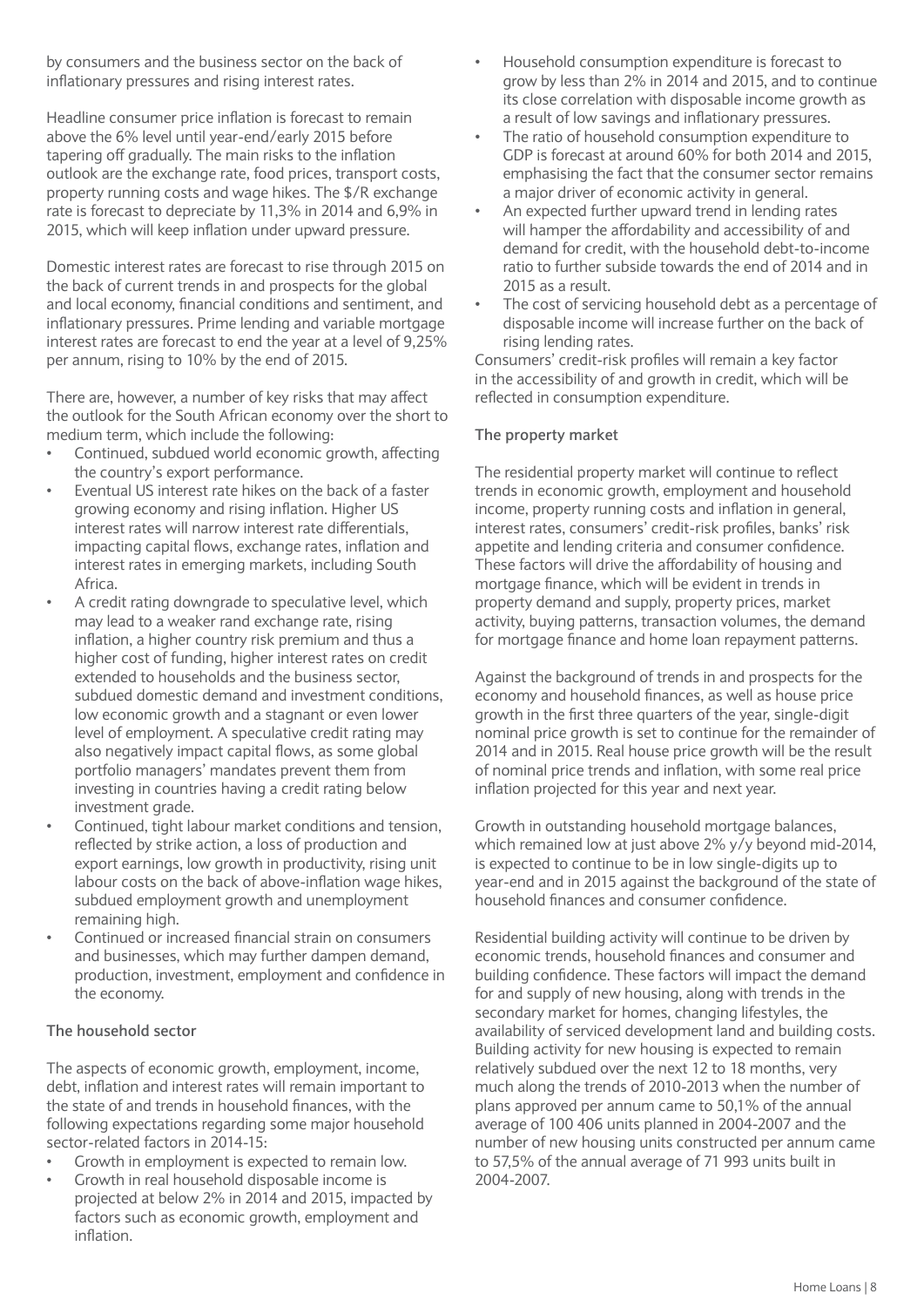### Graphs Graphs





**Household credit and mortgage balances** 









 $60$ 65 70 75 80  $85$ 6 8 10 12 14 16  $\frac{1}{18}$ 07 08 09 10 11 12 13 14  $\%$  (Debt and debt servicing as % of income)  $\frac{1}{\%}$ Source: SARB **Household debt and debt servicing**  Debt servicing ratio (left) Prime rate (left) Debt ratio (right)

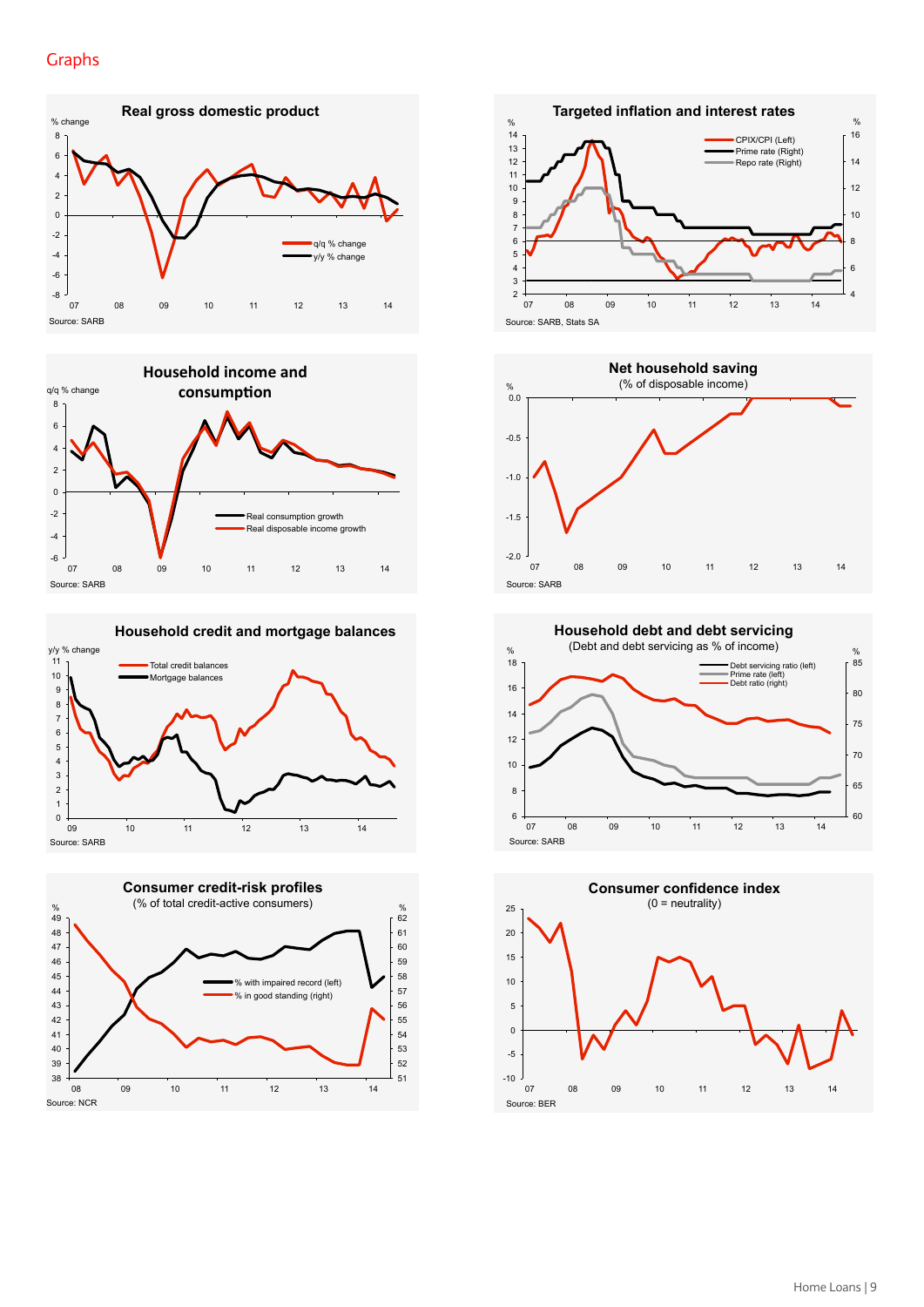



Rand  $\begin{array}{ccc} 0 & 0 & 0 \\ 0 & 0 & 0 \\ 0 & 0 & 0 \end{array}$  = Existing (left) Example 2008 Existing (left) **Average price of new and existing houses**  (Nominal, 80m²-400m², ≤R4 million)







-20 -15 -10 -5  $\Omega$ 5 10  $15$ 07 08 09 10 11 12 13 14 y/y % change **House price growth: coastal regions** (80m2-700m2, ≤R14,6m) Nominal Real

2 4 6 8 10 y/y % change<br>12 1 07 08 09 10 11 12 13 14 **Building cost of new houses**  (80m²-400m², ≤R4 million)

**Affordability of housing** 

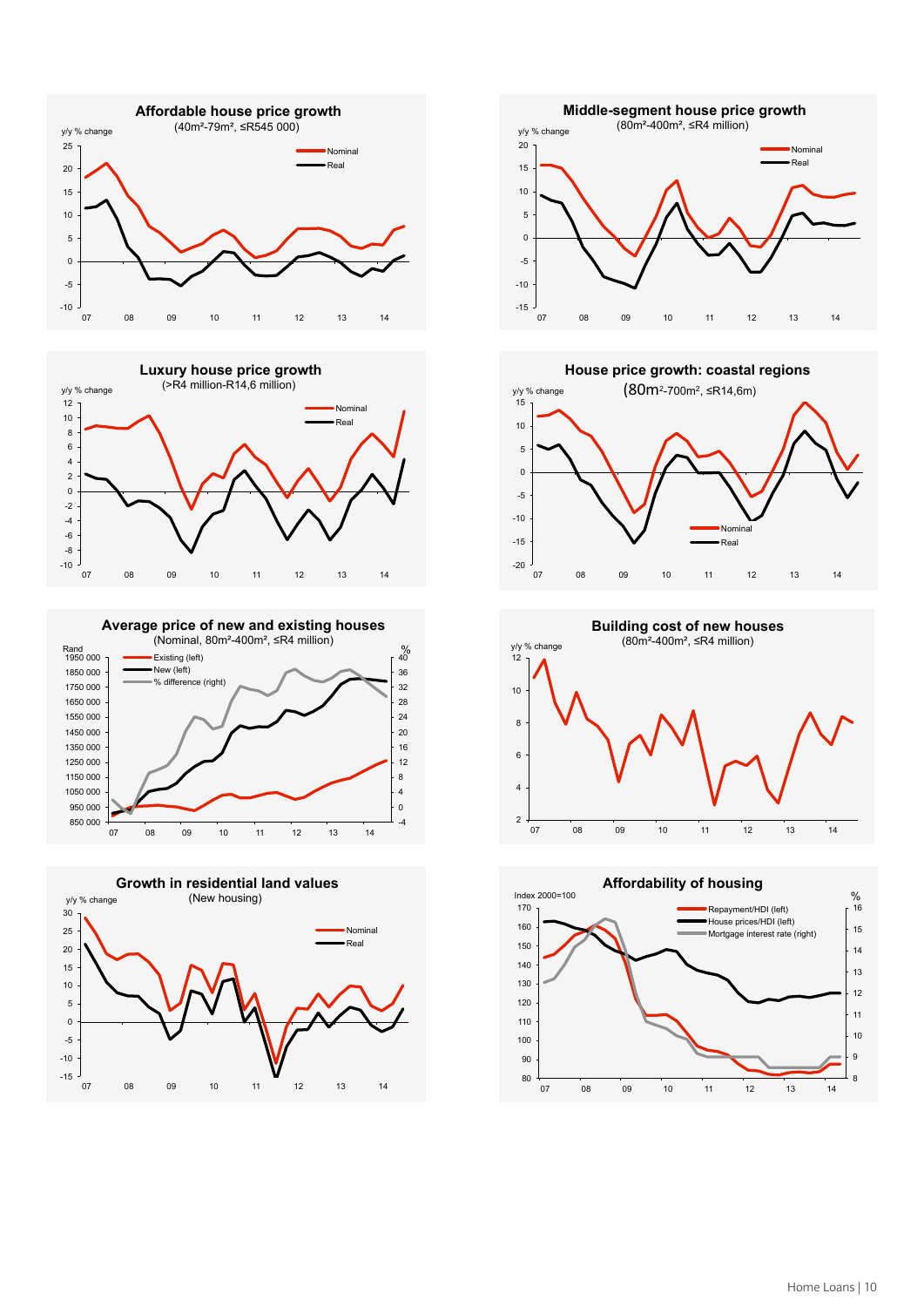#### **Statistics**

| Residential property stock <sup>1</sup>                                                          |               |                             |           |           |             |           |                        |  |  |  |
|--------------------------------------------------------------------------------------------------|---------------|-----------------------------|-----------|-----------|-------------|-----------|------------------------|--|--|--|
|                                                                                                  | Q1 2013       | Q2 2013                     | Q3 2013   | Q4 2013   | Q1 2014     | Q2 2014   | $%$ share <sup>2</sup> |  |  |  |
| <b>Number of properties</b>                                                                      |               |                             |           |           |             |           |                        |  |  |  |
| <b>Total number of properties</b>                                                                | 5929259       | 5 940 649                   | 5 957 397 | 5 972 060 | 5 983 002   | 5 992 796 | 100.0                  |  |  |  |
| Bonded                                                                                           | 2 139 510     | 2 136 259                   | 2 130 943 | 2 126 565 | 2 122 315   | 2 114 869 | 35.3                   |  |  |  |
| Non-bonded                                                                                       | 3789749       | 3 804 390                   | 3 826 454 | 3 845 495 | 3 860 687   | 3 877 927 | 64.7                   |  |  |  |
| Freehold properties (excluding estate properties)                                                | 4 9 3 5 1 4 2 | 4 942 018                   | 4 953 322 | 4 962 243 | 4 9 69 8 18 | 4 977 125 | 83.1                   |  |  |  |
| Bonded                                                                                           | 1 529 758     | 1 525 783                   | 1 520 054 | 1 514 820 | 1510 198    | 1503819   | 30.2                   |  |  |  |
| Non-bonded                                                                                       | 3 405 384     | 3 416 235                   | 3 433 268 | 3 447 423 | 3 459 620   | 3 473 306 | 69.8                   |  |  |  |
| Sectional title properties (excluding estate properties)                                         | 701 193       | 704 764                     | 708 866   | 713 266   | 715 864     | 717 549   | 12.0                   |  |  |  |
| Bonded                                                                                           | 423 832       | 424 399                     | 424 897   | 425 679   | 426 117     | 425 337   | 59.3                   |  |  |  |
| Non-bonded                                                                                       | 277 361       | 280 365                     | 283 969   | 287 587   | 289 747     | 292 212   | 40.7                   |  |  |  |
| Estate properties <sup>3</sup>                                                                   | 292 924       | 293 867                     | 295 209   | 296 551   | 297 320     | 298 122   | 5.0                    |  |  |  |
| Bonded                                                                                           | 185 920       | 186 077                     | 185 992   | 186 066   | 186 000     | 185 713   | 62.3                   |  |  |  |
| Non-bonded                                                                                       | 107 004       | 107 790                     | 109 217   | 110 485   | 111 320     | 112 409   | 37.7                   |  |  |  |
|                                                                                                  |               | Property values (R billion) |           |           |             |           |                        |  |  |  |
| <b>Total value of properties</b>                                                                 | 3860          | 3933                        | 4 0 0 7   | 4 0 8 0   | 4 1 4 9     | 4 2 1 6   | 100.0                  |  |  |  |
| Bonded                                                                                           | 2078          | 2 1 0 9                     | 2 1 3 6   | 2 1 6 5   | 2 1 9 3     | 2 2 1 7   | 52.6                   |  |  |  |
| Non-bonded                                                                                       | 1782          | 1824                        | 1871      | 1915      | 1956        | 1999      | 47.4                   |  |  |  |
| Freehold properties (excluding estate properties)                                                | 2757          | 2807                        | 2856      | 2 9 0 5   | 2953        | 3 0 0 0   | 71.1                   |  |  |  |
| Bonded                                                                                           | 1413          | 1433                        | 1449      | 1465      | 1483        | 1497      | 49.9                   |  |  |  |
| Non-bonded                                                                                       | 1 3 4 4       | 1 3 7 5                     | 1 4 0 8   | 1 4 4 0   | 1470        | 1 502     | 50.1                   |  |  |  |
| Sectional title properties (excluding estate properties)                                         | 566           | 579                         | 591       | 605       | 616         | 627       | 14.9                   |  |  |  |
| Bonded                                                                                           | 331           | 337                         | 343       | 349       | 355         | 359       | 57.3                   |  |  |  |
| Non-bonded                                                                                       | 235           | 242                         | 248       | 256       | 262         | 268       | 42.7                   |  |  |  |
| Estate properties <sup>3</sup>                                                                   | 536           | 547                         | 559       | 570       | 580         | 590       | 14.0                   |  |  |  |
| Bonded                                                                                           | 334           | 340                         | 345       | 351       | 355         | 360       | 61.1                   |  |  |  |
| Non-bonded                                                                                       | 203           | 208                         | 215       | 219       | 224         | 229       | 38.9                   |  |  |  |
| <sup>1</sup> Housing and vacant land, excluding housing on agricultural smallholdings and farms. |               |                             |           |           |             |           |                        |  |  |  |
| <sup>2</sup> Latest available quarter. Percentage share may not add up due to rounding.          |               |                             |           |           |             |           |                        |  |  |  |
| <sup>3</sup> Freehold properties, sectional title properties and vacant land.                    |               |                             |           |           |             |           |                        |  |  |  |

Historical data may be revised due to the inclusion of lagged information and the re-estimation of property values. Source: Lightstone

#### **Monthly mortgage repayment**

|  | Rand, calculated over a period of 20 years |  |  |  |
|--|--------------------------------------------|--|--|--|

| Mortgage  | Repayment at a mortgage rate of |         |         |         |         |         |         |         |         |          |         |         |         |         |
|-----------|---------------------------------|---------|---------|---------|---------|---------|---------|---------|---------|----------|---------|---------|---------|---------|
| amount    | 9.00%                           | 9.25%   | 9.50%   | 9.75%   | 10.0%   | 10.25%  | 10.50%  | 10.75%  | 11.00%  | 11.25%   | 11.50%  | 11.75%  | 12.00%  | 12.25%  |
| 100 000   | 900                             | 916     | 932     | 949     | 965     | 982     | 998     | 1015    | 1 0 3 2 | 1 0 4 9  | 1066    | 1084    | 1 1 0 1 | 1 1 1 9 |
| 200 000   | 1799                            | 832     | 1864    | 897     | 1930    | 963     | 997     | 2 0 3 0 | 2 0 6 4 | 2099     | 2 1 3 3 | 2 1 6 7 | 2 2 0 2 | 2 2 3 7 |
| 300 000   | 2699                            | 2748    | 2796    | 2846    | 2895    | 2 9 4 5 | 2 9 9 5 | 3 0 4 6 | 3 0 9 7 | 3 1 4 8  | 3 1 9 9 | 3 2 5 1 | 3 3 0 3 | 3 3 5 6 |
| 400 000   | 3 5 9 9                         | 3663    | 3729    | 3794    | 3860    | 3 9 2 7 | 3 9 9 4 | 4 0 6 1 | 4 1 2 9 | 4 1 9 7  | 4 2 6 6 | 4 3 3 5 | 4 4 0 4 | 4 4 7 4 |
| 500 000   | 4 4 9 9                         | 4579    | 4661    | 4 7 4 3 | 4 8 2 5 | 4 9 0 8 | 4 9 9 2 | 5076    | 5 1 6 1 | 5 2 4 6  | 5 3 3 2 | 5419    | 5 5 0 5 | 5 5 9 3 |
| 600 000   | 5 3 9 8                         | 5495    | 5 5 9 3 | 5691    | 5790    | 5890    | 5 9 9 0 | 6 0 9 1 | 6 1 9 3 | 6 2 9 6  | 6 3 9 9 | 6 5 0 2 | 6607    | 6 7 1 1 |
| 700 000   | 6 2 9 8                         | 6411    | 6525    | 6640    | 6755    | 6872    | 6989    | 7 107   | 7 2 2 5 | 7 3 4 5  | 7465    | 7586    | 7708    | 7830    |
| 800 000   | 7 1 9 8                         | 7 3 2 7 | 7457    | 7588    | 7720    | 7853    | 7987    | 8 1 2 2 | 8 2 5 8 | 8 3 9 4  | 8531    | 8670    | 8809    | 8949    |
| 900 000   | 8098                            | 8 2 4 3 | 8 3 8 9 | 8 5 3 7 | 8685    | 8 8 3 5 | 8985    | 9 1 3 7 | 9 2 9 0 | 9443     | 9598    | 9753    | 9910    | 10 067  |
| 1 000 000 | 8997                            | 9 1 5 9 | 9 3 2 1 | 9485    | 9650    | 9816    | 9984    | 10 152  | 10 322  | 10 4 9 3 | 10 664  | 10837   | 11 0 11 | 11 186  |
| 1 500 000 | 13496                           | 13738   | 13 982  | 14 2 28 | 14 475  | 14 725  | 14 976  | 15 2 28 | 15483   | 15 7 39  | 15 996  | 16 256  | 16 516  | 16778   |
| 2 000 000 | 17 995                          | 18 317  | 18 643  | 18 970  | 19 300  | 19 633  | 19 968  | 20 30 5 | 20 644  | 20 985   | 21 3 29 | 21 674  | 22 0 22 | 22 371  |
| 2 500 000 | 22 4 93                         | 22 897  | 23 30 3 | 23 713  | 24 126  | 24 541  | 24 959  | 25 381  | 25 805  | 26 231   | 26 661  | 27 093  | 27 527  | 27 964  |

#### **Mortgage amount at fixed monthly repayment**

| 9.00%         | 9.25%     | 9.50%     | 9.75%     | 10.0%     | 10.25%    | 10.50%    | 10.75%    | 11.00%    | 11.25%                                                                              | 11.50%    | 11.75%    | 12.00%        | 12.25%        |
|---------------|-----------|-----------|-----------|-----------|-----------|-----------|-----------|-----------|-------------------------------------------------------------------------------------|-----------|-----------|---------------|---------------|
| 111 145       | 109 186   | 107 281   | 105 428   | 103 625   | 101 870   | 100 162   | 98 500    | 96 882    | 95 306                                                                              | 93 771    | 92 276    | 90 819        | 89 400        |
| 222 290       | 218 372   | 214 562   | 210 856   | 207 249   | 203 740   | 200 325   | 197 000   | 193 763   | 190 611                                                                             | 187 542   | 184 552   | 181 639       | 178 801       |
| 333 435       | 327 559   | 321843    | 316 283   | 310874    | 305 610   | 300 487   | 295 500   | 290 645   | 285 917                                                                             | 281 313   | 276 828   | 272 458       | 268 201       |
| 444 580       | 436 745   | 429 124   | 421 711   | 414 498   | 407 480   | 400 649   | 394 000   | 387 526   | 381 222                                                                             | 375 083   | 369 103   | 363 278       | 357 601       |
| 555 725       | 545 931   | 536 405   | 527 139   | 518 123   | 509 350   | 500 811   | 492 500   | 484 408   | 476 528                                                                             | 468 854   | 461 379   | 454 097       | 447 001       |
| 666 870       | 655 117   | 643 686   | 632 567   | 621 748   | 611 220   | 600 974   | 591 000   | 581 289   | 571 834                                                                             | 562 625   | 553 655   | 544 916       | 536 402       |
| 778 015       | 764 303   | 750 967   | 737 994   | 725 372   | 713 090   | 701 136   | 689 500   | 678 171   | 667 139                                                                             | 656 396   | 645 931   | 635 736       | 625 802       |
| 889 160       | 873 489   | 858 248   | 843 422   | 828 997   | 814 960   | 801 298   | 788 000   | 775 052   | 762 445                                                                             | 750 167   | 738 207   | 726 555       | 715 202       |
| 1 000 305     | 982 676   | 965 529   | 948 850   | 932 622   | 916 830   | 901 460   | 886 500   | 871934    | 857 751                                                                             | 843 938   | 830 483   | 817 375       | 804 603       |
| 1 111 450     | 1091862   | 1072810   | 1054278   | 1036246   | 1018700   | 1 001 623 | 984 999   | 968 815   | 953 056                                                                             | 937 708   | 922 759   | 908 194       | 894 003       |
| 1667174       | 1637793   | 1609216   | 1581416   | 1554369   | 528 050   | 1 502 434 | 1477499   | 453 223   | 429 584                                                                             | 406 563   | 384 138   | 362 291       | 1 341 004     |
| 2 2 2 2 8 9 9 | 2 183 724 | 2 145 621 | 2 108 555 | 2072492   | 2 037 400 | 2 003 245 | 1969999   | 937 631   | 906 112                                                                             | 875417    | 845 517   | 816 388       | 788 006       |
| 2 778 624     | 2729654   | 2 682 026 | 2 635 694 | 2 590 615 | 2 546 750 | 2 504 057 | 2 462 499 | 2 422 038 | 2 382 641                                                                           | 2 344 271 | 2 306 896 | 2 2 7 0 4 8 5 | 2 2 3 5 0 0 7 |
|               |           |           |           |           |           |           |           |           | Rand, calcutaled over a period of 20 years<br>Mortgage amount at a mortgage rate of |           |           |               |               |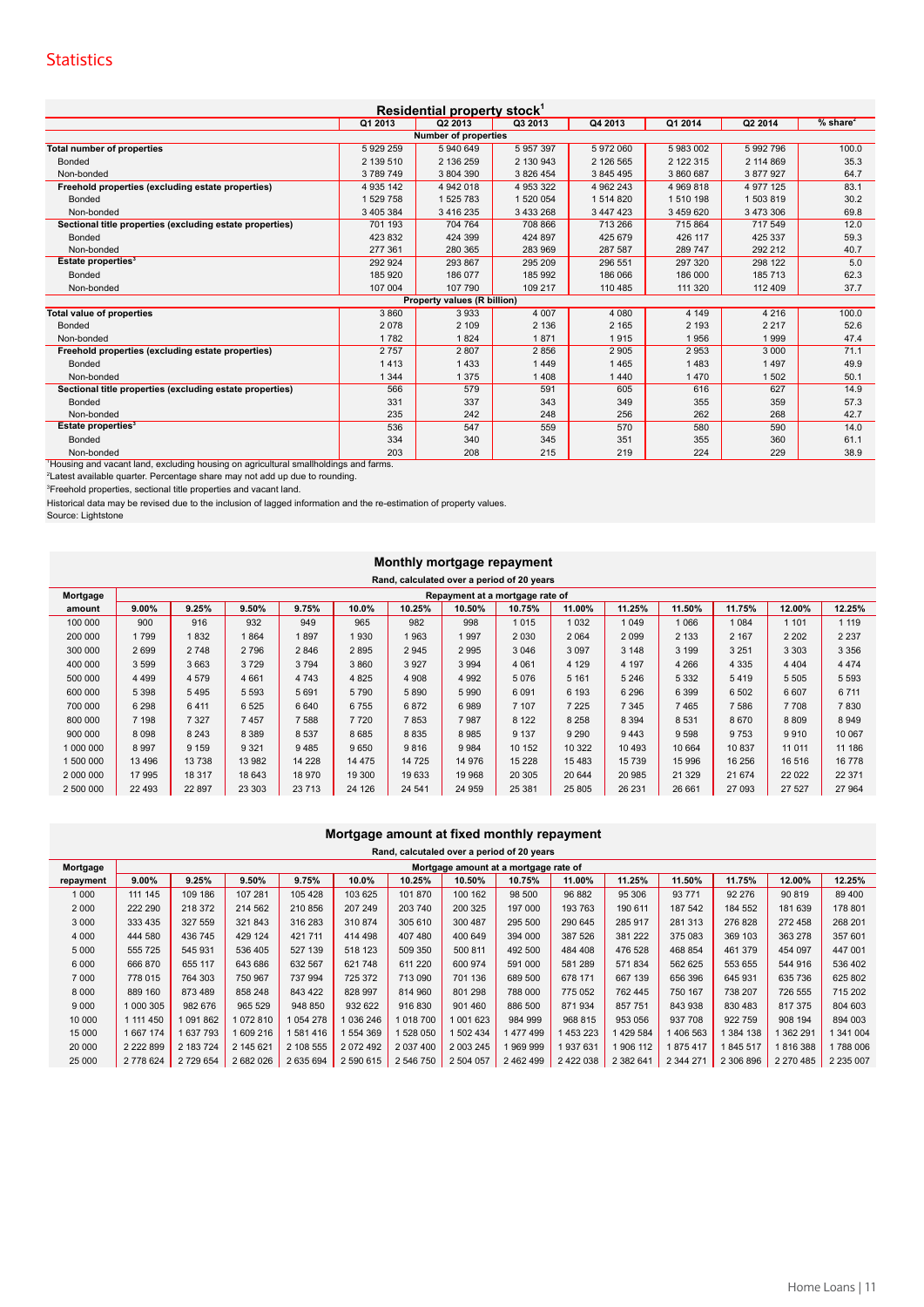| Average nominal house prices                                |               |             |              |                             |                |           |               |                |            |                 |        |
|-------------------------------------------------------------|---------------|-------------|--------------|-----------------------------|----------------|-----------|---------------|----------------|------------|-----------------|--------|
|                                                             | 2010          | 2011        | 2012         | 2013                        |                | 2013      |               |                | 2014       |                 |        |
|                                                             | Rand          | Rand        | Rand         | Rand                        | Q <sub>3</sub> | Q4        | Q1            | Q <sub>2</sub> |            | Q3              |        |
|                                                             |               |             |              |                             | Rand           | Rand      | Rand          | Rand           | Rand       | $q/q \% \Delta$ | y/y %A |
|                                                             |               |             |              | National                    |                |           |               |                |            |                 |        |
| Middle segment (80m <sup>2</sup> -400m <sup>2</sup> , ≤R4m) | 1 036 402     | 1 054 257   | 1 060 773    | 1 166 988                   | 1 173 966      | 1 202 654 | 1 233 726     | 1 263 473      | 1 286 838  | 1.8             | 9.6    |
| Small (80m <sup>2</sup> -140m <sup>2</sup> , ≤R4m)          | 773 260       | 737 039     | 702 252      | 756 141                     | 765 735        | 771 704   | 788 457       | 820 210        | 822 583    | 0.3             | 7.4    |
| Medium (141m <sup>2</sup> -220m <sup>2</sup> , ≤R4m)        | 969 747       | 986 975     | 1018087      | 1078794                     | 1078 570       | 1 098 361 | 1 130 746     | 1 146 701      | 1 161 087  | 1.3             | 7.7    |
| Large (221m <sup>2</sup> -400m <sup>2</sup> , $\leq$ R4m)   | 1446659       | 1 485 705   | 1518935      | 1 662 694                   | 1678913        | 1707080   | 1740 266      | 1794 261       | 1860413    | 3.7             | 10.8   |
| New (80m <sup>2</sup> -400m <sup>2</sup> , ≤R4m)            | 1429856       | 1 520 803   | 1589410      | 1766 591                    | 1801065        | 1805671   | 1801644       | 1795911        | 1788484    | $-0.4$          | $-0.7$ |
| Existing (80m <sup>2</sup> -400m <sup>2</sup> , $\leq$ R4m) | 1 0 2 1 3 3 3 | 1 0 34 9 74 | 1 037 558    | 1 138 434                   | 1 141 642      | 1 172 983 | 1 205 800     | 1 234 804      | 1 261 4 28 | 2.2             | 10.5   |
| Affordable (40m <sup>2</sup> -79m <sup>2</sup> , ≤R545 000) | 307 502       | 315 195     | 336 441      | 349 478                     | 348 548        | 356 397   | 359 277       | 368 521        | 374 998    | 1.8             | 7.6    |
| Luxury (R4m-R14,6m)                                         | 4 675 375     | 4769594     | 4 817 315    | 5 0 58 3 27                 | 5 103 496      | 5 127 125 | 5 215 984     | 5 318 393      | 5 658 303  | 6.4             | 10.9   |
|                                                             |               |             |              | <b>Provinces</b>            |                |           |               |                |            |                 |        |
| <b>Eastern Cape</b>                                         | 908 915       | 892 240     | 906 948      | 965 088                     | 970 613        | 1 017 825 | 1 0 3 2 1 8 0 | 1 0 3 2 2 4 4  | 1 025 767  | $-0.6$          | 5.7    |
| <b>Free State</b>                                           | 840 665       | 894 168     | 870 049      | 943 614                     | 933 346        | 959 194   | 1 030 289     | 1 091 995      | 1 043 489  | $-4.4$          | 11.8   |
| Gauteng                                                     | 1081739       | 1 116 511   | 1 102 361    | 1 203 361                   | 1 215 518      | 1 239 649 | 1 274 357     | 1 302 510      | 1 331 596  | 2.2             | 9.5    |
| KwaZulu-Natal                                               | 922 105       | 965 276     | 937 404      | 1 080 968                   | 1077713        | 1 118 368 | 1 165 685     | 1 145 404      | 1 122 158  | $-2.0$          | 4.1    |
| Limpopo                                                     | 890 127       | 879 202     | 933 262      | 1016878                     | 1 008 349      | 1 015 364 | 1 040 995     | 1 068 829      | 1 090 125  | 2.0             | 8.1    |
| Mpumalanga                                                  | 854 513       | 903 393     | 928 102      | 1 0 24 3 79                 | 1 024 407      | 1043681   | 1 081 551     | 1 106 269      | 1 078 167  | $-2.5$          | 5.2    |
| <b>North West</b>                                           | 838 267       | 844 162     | 871903       | 919 611                     | 935 282        | 962 059   | 948 025       | 946 944        | 967 049    | 2.1             | 3.4    |
| <b>Northern Cape</b>                                        | 783 898       | 776 670     | 867 766      | 998 669                     | 989 977        | 992 058   | 1078 657      | 1 097 721      | 1 086 329  | $-1.0$          | 9.7    |
| <b>Western Cape</b>                                         | 1 175 411     | 1 157 428   | 1 194 434    | 1 293 511                   | 1 302 955      | 1 329 278 | 1 378 088     | 1 417 327      | 1468496    | 3.6             | 12.7   |
|                                                             |               |             |              | <b>Metropolitan regions</b> |                |           |               |                |            |                 |        |
| PE/Uitenhage (Eastern Cape)                                 | 899 262       | 864 461     | 861 460      | 906 016                     | 919 325        | 927 972   | 925 366       | 926 779        | 934 385    | 0.8             | 1.6    |
| East London (Eastern Cape)                                  | 1 046 877     | 991 225     | 1 0 64 1 0 7 | 1 160 277                   | 1 210 960      | 1 270 540 | 1 259 520     | 1 203 109      | 1 132 027  | $-5.9$          | $-6.5$ |
| <b>Bloemfontein (Free State)</b>                            | 1 093 977     | 1 110 327   | 1 104 603    | 1 209 669                   | 1 179 300      | 1 231 639 | 1 347 746     | 1465498        | 1 511 625  | 3.1             | 28.2   |
| Greater Johannesburg (Gauteng)                              | 1 106 417     | 1 160 961   | 1 132 701    | 1 211 092                   | 1 219 124      | 1 238 996 | 1 289 682     | 1 320 141      | 1 353 537  | 2.5             | 11.0   |
| Johannesburg Central & South                                | 907 140       | 899 556     | 868 347      | 865 869                     | 863 731        | 878 867   | 961 446       | 986 454        | 963 979    | $-2.3$          | 11.6   |
| Johannesburg North & West                                   | 1 390 802     | 1 408 614   | 1 423 951    | 1 504 053                   | 1 508 794      | 1 557 622 | 1 625 220     | 1691239        | 1735931    | 2.6             | 15.1   |
| East Rand                                                   | 952 963       | 1 023 232   | 1016 665     | 1 100 769                   | 1 113 276      | 1 104 047 | 1 120 967     | 1 156 821      | 1 161 969  | 0.4             | 4.4    |
| Pretoria (Gauteng)                                          | 1 164 808     | 1 183 028   | 1 182 150    | 1 312 056                   | 1 332 934      | 1 365 825 | 1 394 598     | 1 451 845      | 1 493 173  | 2.8             | 12.0   |
| Durban/Pinetown (KwaZulu-Natal)                             | 1 000 223     | 1019768     | 1 002 611    | 1 090 974                   | 1 088 493      | 1 122 652 | 1 135 412     | 1 144 411      | 1 130 740  | $-1.2$          | 3.9    |
| Cape Town (Western Cape)                                    | 1 198 749     | 1 181 977   | 1 237 882    | 1 341 280                   | 1 347 966      | 1 382 052 | 1 440 247     | 1 487 479      | 1541670    | 3.6             | 14.4   |
|                                                             |               |             |              | <b>Coastal regions</b>      |                |           |               |                |            |                 |        |
| <b>South Africa</b>                                         | 1 206 765     | 1 232 584   | 1 218 968    | 1 374 473                   | 1 390 766      | 1 397 886 | 1 384 973     | 1 387 912      | 1 442 456  | 3.9             | 3.7    |
| <b>Western Cape</b>                                         | 1 274 914     | 1 315 663   | 1 312 354    | 1 467 145                   | 1488691        | 1 528 348 | 1 507 558     | 1 514 231      | 1 596 408  | 5.4             | 7.2    |
| <b>West Coast</b>                                           | 1 246 379     | 1 332 589   | 1 234 724    | 1 399 835                   | 1469731        | 1542597   | 1 375 040     | 1 403 390      | 1473607    | 5.0             | 0.3    |
| Cape Peninsula and False Bay                                | 1 243 606     | 1 269 780   | 1 307 853    | 1492874                     | 1 492 656      | 1 559 775 | 1 573 745     | 1 537 299      | 1613477    | 5.0             | 8.1    |
| Southern Cape                                               | 1 374 753     | 1 428 644   | 1 356 904    | 1446499                     | 1 488 643      | 1 464 736 | 1 4 3 5 2 5 3 | 1 507 980      | 1 604 413  | 6.4             | 7.8    |
| <b>Eastern Cape</b>                                         | 1 082 761     | 1 080 024   | 1 112 752    | 1 104 710                   | 1 115 597      | 1 138 634 | 1 103 190     | 1 137 768      | 1 228 226  | 8.0             | 10.1   |
| KwaZulu-Natal                                               | 1 195 888     | 1 276 987   | 1 197 383    | 1480516                     | 1 507 926      | 1 433 214 | 1 528 406     | 1 400 720      | 1 367 859  | $-2.3$          | $-9.3$ |
| South Coast                                                 | 1073336       | 1 020 999   | 1 003 682    | 1 082 579                   | 1 132 957      | 1 140 866 | 1 122 985     | 1 100 971      | 1 084 492  | $-1.5$          | $-4.3$ |
| North Coast                                                 | 1 277 138     | 1 405 829   | 1 327 263    | 1 675 127                   | 1639671        | 1 628 113 | 1 655 823     | 1 625 531      | 1 598 752  | $-1.6$          | $-2.5$ |

House prices are based on the total smoothed purchase price of houses (including all improvements) in respect of which loan applications were approved by Absa Bank.

House prices for the provinces and metropolitan regions are smoothed for all houses between 80m² and 400m², up to R4 million in 2014.

House prices for the coastal regions are smoothed for all houses between 80m² and 700m², up to R14,6 million in 2014.

#### Average nominal house prices by middle-segment category in the third quarter of 2014

|                                  |               | Small: 80m <sup>2</sup> - 140m <sup>2</sup> |                             |               | Medium: 141m <sup>2</sup> - 220m <sup>2</sup> |        | Large: 221m <sup>2</sup> - 400m <sup>2</sup> |            |            |  |  |  |
|----------------------------------|---------------|---------------------------------------------|-----------------------------|---------------|-----------------------------------------------|--------|----------------------------------------------|------------|------------|--|--|--|
|                                  | Price         | q/q                                         | y/y                         | Price         | q/q                                           | y/y    | Price                                        | q/q        | y/y        |  |  |  |
|                                  | Rand          | %∆                                          | %∆                          | Rand          | %∆                                            | %∆     | Rand                                         | $% \Delta$ | $% \Delta$ |  |  |  |
| <b>National and provinces</b>    |               |                                             |                             |               |                                               |        |                                              |            |            |  |  |  |
| <b>South Africa</b>              | 822 583       | 0.3                                         | 7.4                         | 1 161 087     | 1.3                                           | 7.7    | 1860413                                      | 3.7        | 10.8       |  |  |  |
| Eastern Cape                     | 677 267       | $-0.2$                                      | 14.7                        | 1 0 1 0 9 6 6 | 7.2                                           | 2.5    | 1566229                                      | 0.2        | $-2.8$     |  |  |  |
| Free State                       | 775 634       | 1.9                                         | $-4.0$                      | 898 257       | $-1.6$                                        | 3.2    | 1 399 375                                    | $-3.2$     | 24.2       |  |  |  |
| Gauteng                          | 870 366       | 2.3                                         | 9.7                         | 1 134 942     | $-0.5$                                        | 6.7    | 1907888                                      | 1.7        | 12.6       |  |  |  |
| KwaZulu-Natal                    | 684 257       | 0.3                                         | 0.8                         | 1 035 007     | $-2.0$                                        | $-0.4$ | 1648452                                      | 2.8        | 6.2        |  |  |  |
| Mpumalanga                       | 779 923       | $-1.3$                                      | 5.3                         | 1 008 637     | $-3.8$                                        | 3.7    | 1465322                                      | 1.4        | 6.8        |  |  |  |
| North West                       | 619 943       | $-6.2$                                      | 5.9                         | 892 197       | $-0.6$                                        | $-1.3$ | 1 355 206                                    | 6.1        | 2.7        |  |  |  |
| Northern Cape                    | 688 406       | 6.6                                         | 17.7                        | 1 213 098     | 8.2                                           | 19.7   | 1 427 926                                    | $-6.2$     | $-8.0$     |  |  |  |
| Limpopo                          | 702 589       | $-2.3$                                      | 19.2                        | 984 184       | 2.4                                           | 3.1    | 1532986                                      | 8.1        | 17.1       |  |  |  |
| <b>Western Cape</b>              | 918 849       | 0.0                                         | 7.4                         | 1 399 007     | 3.6                                           | 11.2   | 2 164 756                                    | 5.5        | 12.2       |  |  |  |
|                                  |               |                                             | <b>Metropolitan regions</b> |               |                                               |        |                                              |            |            |  |  |  |
| PE/Uitenhage (Eastern Cape)      | 631 695       | $-2.3$                                      | 9.2                         | 884 570       | 11.2                                          | $-6.1$ | 1524905                                      | 2.8        | $-5.7$     |  |  |  |
| East London (Eastern Cape)       | 837 838       | 1.2                                         | 12.0                        | 1 0 7 7 111   | 4.6                                           | $-3.0$ | 1 746 114                                    | $-4.7$     | $-2.9$     |  |  |  |
| <b>Bloemfontein (Free State)</b> | 1 128 152     | 9.6                                         | 17.4                        | 1 404 265     | 18.2                                          | 23.9   | 1869889                                      | 0.7        | 27.3       |  |  |  |
| Greater Johannesburg (Gauteng)   | 962 380       | 4.2                                         | 14.2                        | 1 213 454     | 2.0                                           | 12.3   | 1899721                                      | 1.1        | 13.5       |  |  |  |
| Johannesburg Central & South     | 699 903       | 10.0                                        | 28.8                        | 1 0 18 2 5 3  | 10.1                                          | 19.8   | 1463088                                      | $-3.2$     | 12.2       |  |  |  |
| Johannesburg North & West        | 960 331       | 14.0                                        | 17.4                        | 1476772       | 2.9                                           | 14.9   | 2 188 307                                    | 0.8        | 15.9       |  |  |  |
| East Rand                        | 1 0 3 3 9 5 2 | 0.0                                         | 8.6                         | 1 043 447     | $-4.0$                                        | 7.8    | 1539261                                      | $-2.3$     | 2.2        |  |  |  |
| Pretoria (Gauteng)               | 782 719       | 0.1                                         | 7.5                         | 1 211 510     | $-1.3$                                        | 5.8    | 2 101 669                                    | 3.9        | 15.3       |  |  |  |
| Durban/Pinetown (KwaZulu-Natal)  | 736 926       | 2.0                                         | 5.4                         | 1 079 239     | 6.6                                           | 6.6    | 1656474                                      | $-0.6$     | 0.6        |  |  |  |
| Cape Town (Western Cape)         | 995 250       | 2.4                                         | 10.5                        | 1 478 725     | 0.6                                           | 8.9    | 2 303 213                                    | 4.3        | 14.4       |  |  |  |

House prices are based on the total smoothed purchase price of houses (including all improvements) between 80m<sup>2</sup> and 400m<sup>2</sup>, up to R4 million in 2014, in respect of which loan applications were approved by Absa Bank.